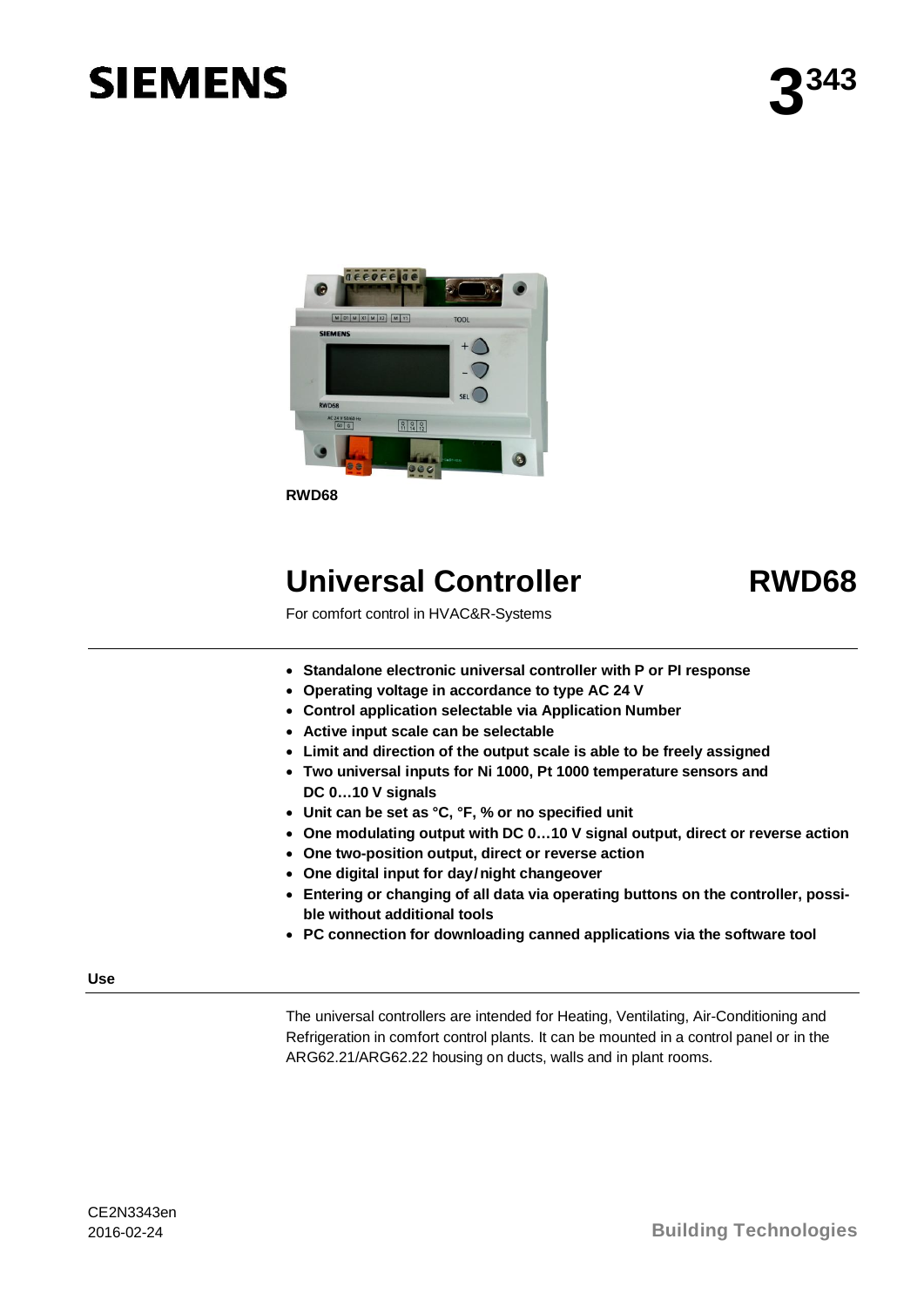Measurement and control of temperature, relative humidity, absolute humidity, enthalpy, pressure differential, volumetric airflow and indoor air quality. The input scale can be set from –100 units to 8,000 units. The start and end points of output voltage can be any value between DC 0 V to DC 10 V.

#### **Functions Summary**

#### · Controller

Stand-alone controller with one direct or reverse acting DC 0…10 V output and one 2-position (ON/OFF) output with dependent and independent adjustment on each sequence for direct - or reverse acting. Adjustable parameters including proportional band and integral action time.

· Auxiliary selectable function

Universal input X2 for one of the following functions:

- PI limiter function (absolute and relative)
- Remote setpoint function
- Cascade control function
- Setpoint compensation
- Winter/summer operation
- Maximum priority
- · Digital input D1 for setpoint changeover day/night

#### **Type summary**

**Accessories**

| <i>Inputs</i>                                |                | Outputs |              | <b>Type Reference</b> |
|----------------------------------------------|----------------|---------|--------------|-----------------------|
| <b>Universal</b>                             | <b>Digital</b> | Analog  | Digital      |                       |
| 2                                            |                |         |              | RWD68                 |
|                                              |                |         |              |                       |
| Name                                         |                |         | Type         |                       |
| Protective small enclosure for wall mounting |                |         | ARG62.21     |                       |
| Protective big enclosure for wall mounting   |                |         | ARG62.22     |                       |
| Software Tool                                |                |         | S3341A031EN0 |                       |

#### **Equipment combinations**

The following Siemens units can be connected to RWD68 universal controller.

| Units                                                               | Data sheet no. |
|---------------------------------------------------------------------|----------------|
| Sensor with LG-Ni 1000 temperature sensing element                  | $17$ to $19$   |
| Sensor with Pt 1000 temperature sensing element                     | 1846           |
| Sensor with DC 010 V measuring signal                               | 17 to 19       |
| Room temperature sensor with setpoint adjuster QAA25<br>or QAA25/AP | 1721 / 1748    |
| Remote setpoint adjusters FZA21.11 and FZA61.11                     | 19             |
| Air damper actuators with DC 010 V input                            | 46             |
| Valve actuators with DC 010 V input                                 | 45             |
| Control valves                                                      | 46             |
| Signal converter SEM 61.4 for current valve control                 | 51             |
| Various signal converters                                           | 34             |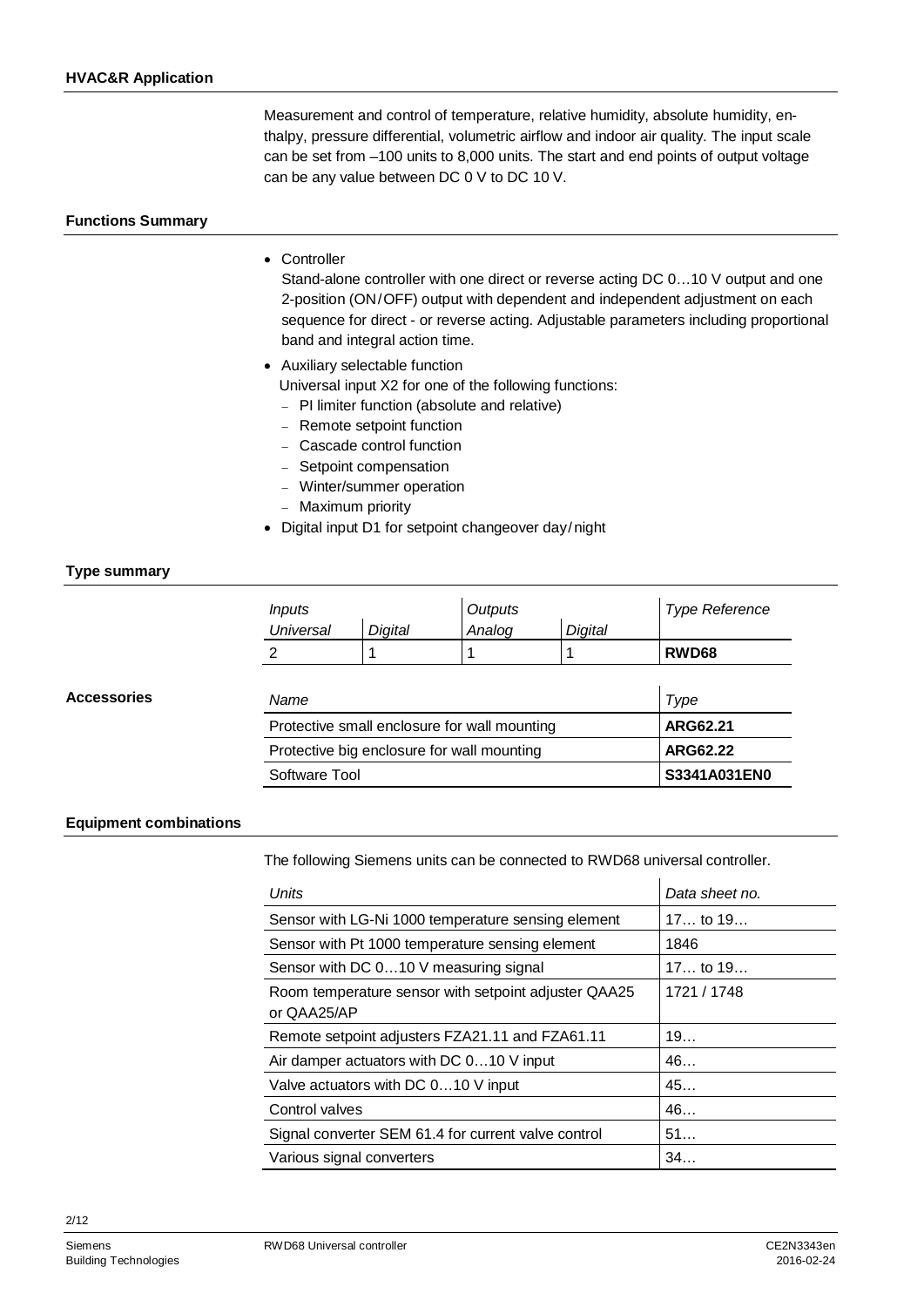|                                                                                   | specifications match the RWD68.                                                                                                                                                                                                                                           |                 | Other combinations with third-party units are possible, provided the input and output                                                                                                                                                                                |
|-----------------------------------------------------------------------------------|---------------------------------------------------------------------------------------------------------------------------------------------------------------------------------------------------------------------------------------------------------------------------|-----------------|----------------------------------------------------------------------------------------------------------------------------------------------------------------------------------------------------------------------------------------------------------------------|
| <b>Software Tool</b>                                                              | A software tool for controller application selection and parameter adjustment is avail-<br>able. It is a user-friendly Windows® 95 (or above) based software tool which provides<br>you a printout of the controller settings.                                            |                 |                                                                                                                                                                                                                                                                      |
| <b>Functions</b>                                                                  |                                                                                                                                                                                                                                                                           |                 |                                                                                                                                                                                                                                                                      |
| <b>Controller type</b>                                                            | software tool.                                                                                                                                                                                                                                                            |                 | The RWD68 is a stand-alone universal controller which performs both primary and<br>auxiliary control functions. The respective mode is defined by entering the correspond-<br>ing configuration and setting parameters via the push buttons on the controller or the |
| <b>Main functions</b>                                                             | The RWD68 controller can be programmed as follows:                                                                                                                                                                                                                        |                 |                                                                                                                                                                                                                                                                      |
|                                                                                   | • One sequence:                                                                                                                                                                                                                                                           | Q1              | reverse or direct acting                                                                                                                                                                                                                                             |
|                                                                                   | Two sequence:                                                                                                                                                                                                                                                             | Y1 and Q1       | reverse and direct acting or                                                                                                                                                                                                                                         |
|                                                                                   |                                                                                                                                                                                                                                                                           | Y1 and Q1       | reverse and reverse acting (Independent and<br>dependent control loop) or                                                                                                                                                                                            |
|                                                                                   |                                                                                                                                                                                                                                                                           | Y1 and Q1       | direct and direct acting (Independent and<br>dependent control loop)                                                                                                                                                                                                 |
| Reverse and/or<br><b>Direct Acting</b>                                            | <b>SD</b><br>ON<br><b>OFF</b><br>$rac{SD}{2}$<br>$rac{SD}{2}$<br>Setpoint                                                                                                                                                                                                 | 3343d01<br>Load | <b>SD</b><br>ON<br>3343d02<br>OFF<br>Load<br>SD<br>SD<br>$\overline{2}$<br>$\overline{2}$<br>Setpoint                                                                                                                                                                |
|                                                                                   | Reverse Acting Sequence<br>(Application No.: 10-19)                                                                                                                                                                                                                       |                 | <b>Direct Acting Sequences</b><br>(Application No.: 80-89)                                                                                                                                                                                                           |
|                                                                                   | Max V<br>$\begin{array}{c c c c c c c c c} \hline \text{Max V} & \text{SD} & \text{SD} & \text{M1} \ \hline & \text{ON} & \text{T} & \text{M2} \ \hline \end{array}$<br>Ouptut<br>Voltage<br><b>OFF</b><br>Min V<br>$rac{\overline{SD}}{2}$<br>$\frac{SD}{2}$<br>Setpoint | 3343d03<br>Load | SD<br>Max V<br>Y <sub>1</sub><br>IO 1<br>ON<br>Ouptut<br>Voltagee<br><b>OFF</b><br>Min V<br>$\frac{SD}{2}$<br>$rac{SD}{2}$<br>Load<br>Setpoint                                                                                                                       |
|                                                                                   | Reverse and Direct Acting Sequences<br>(Application No.: 40-49)                                                                                                                                                                                                           |                 | Reverse and Direct Acting Sequences<br>(Application No.: 50-59)                                                                                                                                                                                                      |
| <b>Reverse and Reverse</b><br><b>Acting or Direct and</b><br><b>Direct Acting</b> | Υ1<br>Max V<br>Q <sub>1</sub><br>ON<br>Output<br>Voltage<br><b>OFF</b><br>Min V<br>Heating<br>Setpoint                                                                                                                                                                    | 3343d05<br>Load | Max V--<br>Y1<br>Output<br>Voltage<br>ON<br>3343d06<br><b>OFF</b><br>Min V-<br>Load<br>Cooling<br>Setpoint                                                                                                                                                           |
|                                                                                   | 2 Reverse Acting Sequences<br>(Dependent control loop)                                                                                                                                                                                                                    |                 | 2 Direct Acting Sequences<br>(Dependent control loop)                                                                                                                                                                                                                |

(Application No.: 60-69)

(Application No.: 20-29)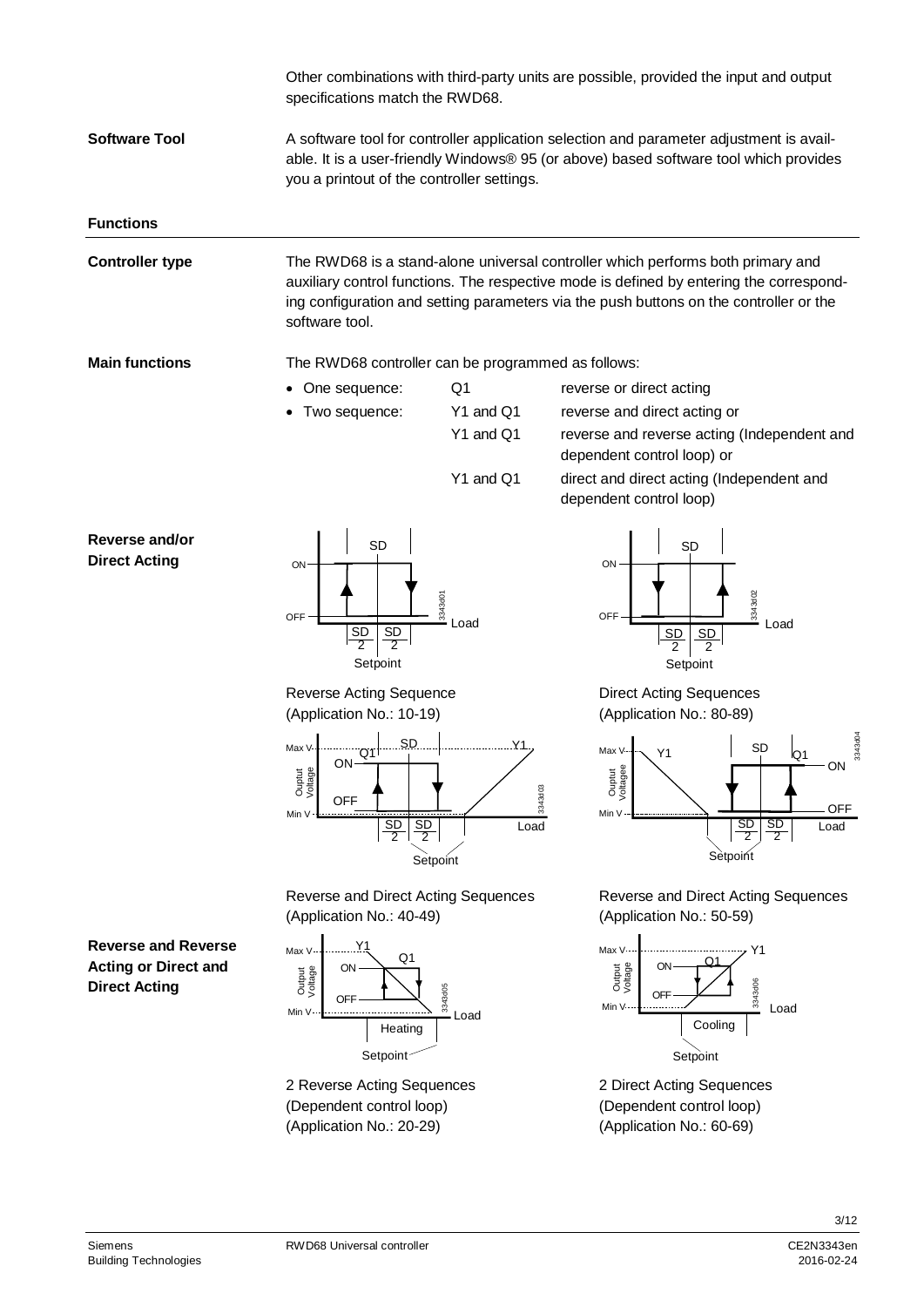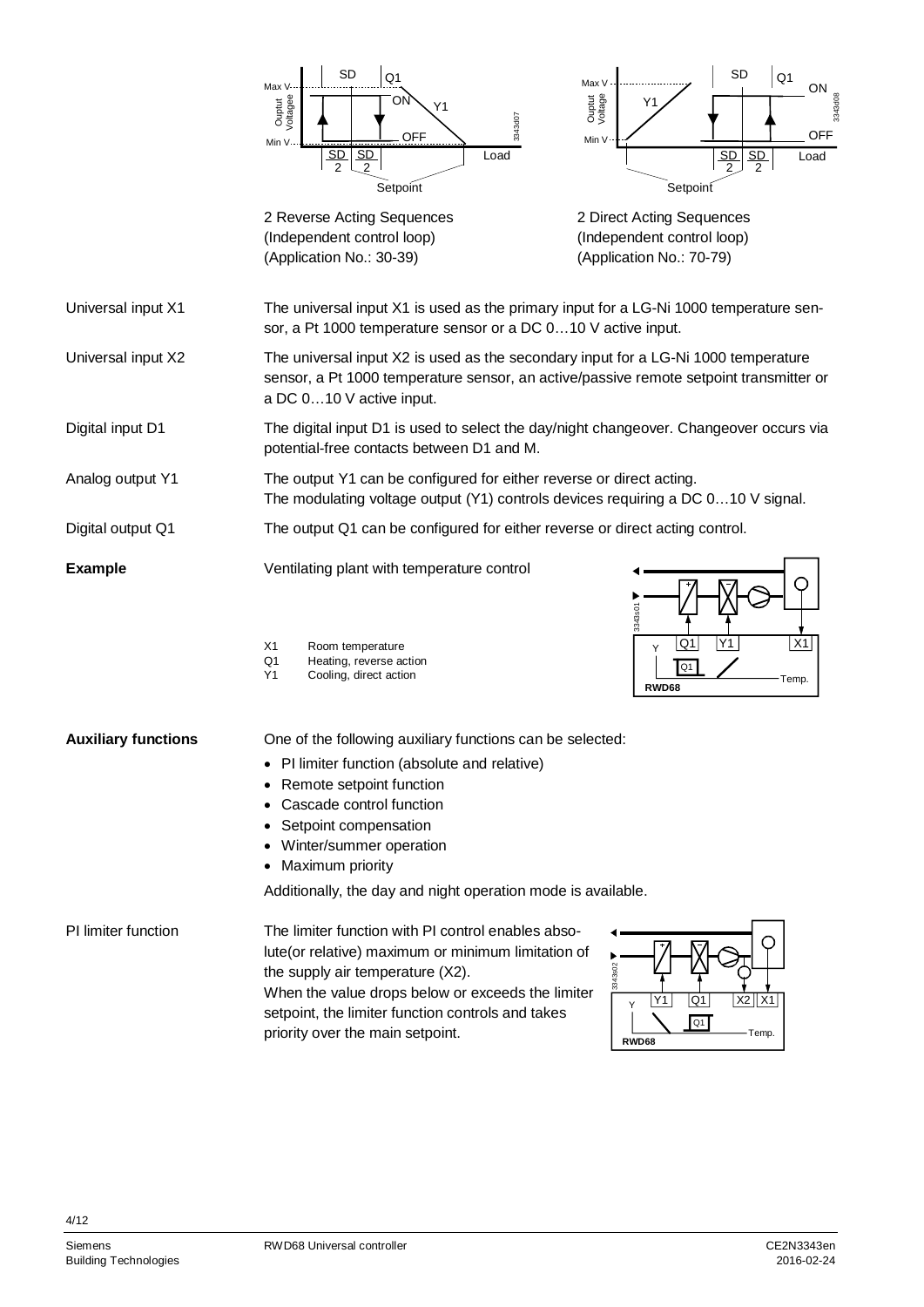| Remote setpoint            | A remote setpoint transmitter (FZA21.11, QAA25 or<br>QAA25/AP), connected to X2 and configured ac-<br>cordingly, enables setpoint adjustment.<br>Active measurement from DC 010 V correspond-<br>ing adjustable range from -100 to 8000<br>Passive measurement from $01000 \Omega$ correspond-<br>ing adjustable range from -100 to 8000                                                                                                                                                                                                                                                  | 3343s03<br>$X2$   $X1$<br>Q1<br>Q <sub>1</sub><br>Temp.<br><b>RWD68</b>      |
|----------------------------|-------------------------------------------------------------------------------------------------------------------------------------------------------------------------------------------------------------------------------------------------------------------------------------------------------------------------------------------------------------------------------------------------------------------------------------------------------------------------------------------------------------------------------------------------------------------------------------------|------------------------------------------------------------------------------|
| Cascade control            | X2 Supply air temperature sensor<br>You can select the PI/PI room/supply air tempera-<br>ture cascade control. In this case, the virtual PI<br>room temperature controller determines the setpoint<br>within the limiter setpoints for the PI supply air tem-<br>perature controller.                                                                                                                                                                                                                                                                                                     | $X2$ $X1$<br>Y1<br>Υ<br>Temp.<br><b>RWD68</b>                                |
| Maximum priority           | <b>Maximum priority, cooling</b><br>If the value (DC $010$ V) of the input X2 is greater<br>than the calculated output of the cooling sequence,<br>the output will use the X2 input value as output<br>value. This is active even when the controller is<br>working with the heating sequence.                                                                                                                                                                                                                                                                                            | 3343s05<br>Q <sub>1</sub><br>X1<br>1 X2<br>Y1<br>Q1<br>Temp.<br><b>RWD68</b> |
| Setpoint compensation      | The temperature setpoint X1 is shifted by the tem-<br>perature as measured at sensor X2.<br>Configuration of the RWD68 defines the influence<br>on setpoint X1.<br>The example shows the room air temperature set-<br>point as controlled by the outside temperature.                                                                                                                                                                                                                                                                                                                     | 3343s06<br>$X1$ $X2$<br>Y1<br>Q1<br>Υ<br>Temp.<br><b>RWD68</b>               |
| Winter/summer<br>operation | A digital switch or anlog input between terminals X2<br>and M can be used to implement winter/summer<br>changeover.<br>Digital changeover<br>When the contact is closed, summer operation is<br>selected. Reverse acting output is set to direct ac-<br>tion (cooling).<br>Analog changeover<br>When the X2 input exceeds the setpoint, summer<br>operation is selected. Reverse acting output is set<br>to direct action (cooling).<br>Note: The reverse acting output changeover occurs<br>in Y1 only for application number 36, 37, 56 and 57,<br>and in Q1 only for 16, 17, 46 and 47 | ⊤ ID<br>X2<br>Y1<br>X1<br>3343s07<br>Temp.<br>RWD68                          |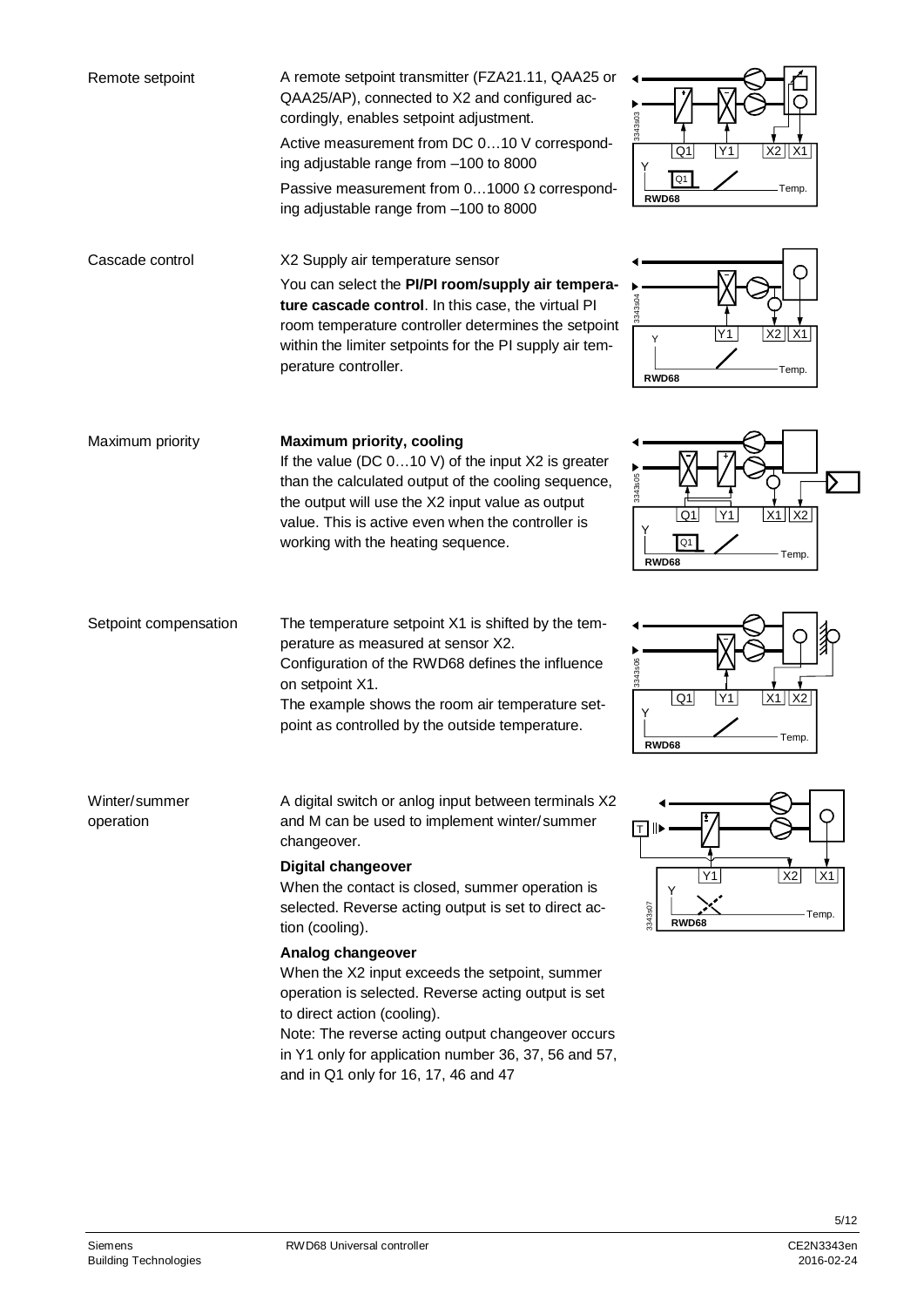| Day/night setpoint                             | A contact between terminals D1 and M can be<br>used to implement setpoint changeover for<br>day/night operation.<br>3343s08<br>∣⊗<br>When the contact is open, the setpoints for day<br>Q1<br>D <sub>1</sub><br>X1<br>  Y1<br>operation are selected.<br>Q1<br>When the contact is closed, the setpoints for night<br>Temp.<br><b>RWD68</b><br>operation are selected.<br>During the night mode, the following auxiliary func-<br>tions are disabled: remote setpoint, abso-<br>lute/relative limiter, setpoint compensation and<br>maximum priority. |
|------------------------------------------------|-------------------------------------------------------------------------------------------------------------------------------------------------------------------------------------------------------------------------------------------------------------------------------------------------------------------------------------------------------------------------------------------------------------------------------------------------------------------------------------------------------------------------------------------------------|
| <b>Mechanical design</b>                       |                                                                                                                                                                                                                                                                                                                                                                                                                                                                                                                                                       |
| <b>Housing</b>                                 | The RWD68 universal controller is compact unit as per DIN 43 880 Gr. 1 requirements.                                                                                                                                                                                                                                                                                                                                                                                                                                                                  |
| <b>Protective housing</b><br>ARG62.21/ARG62.22 | A protective housing is used to protect the controller when mounted outside a control<br>panel, such as on ducts, walls and in plant rooms. Furthermore, the protective housing<br>prevents inadvertent contact with voltage supplying parts such as the connecting termi-<br>nals.<br>The RWD68 clips into the protective housing.<br>The cable entries are located at the top and the bottom of the protective housing.<br>The front has an opening for the LCD display and the programming buttons.                                                |
| <b>Mounting options</b>                        | The RWD68 universal controller can be mounted as follows:                                                                                                                                                                                                                                                                                                                                                                                                                                                                                             |
|                                                | In a standard electrical control cabinet as per DIN 43 880<br>٠<br>• Wall mounted in a protective housing<br>• Front mounting with standard available installation elements                                                                                                                                                                                                                                                                                                                                                                           |
| <b>Terminals</b>                               | Plug-in screw terminals                                                                                                                                                                                                                                                                                                                                                                                                                                                                                                                               |
| <b>Operating and display</b><br>elements       | The RWD68 is operated by the buttons on the controller front. Additional tools are not<br>necessary. A 9-pin port is provided for optional programming via the software tool.<br><u>-000000</u><br>$\circ$ $\overline{(\cdots)} \circ$<br>$\phi$<br>$\overset{\cdot}{\Rightarrow}$<br>3343z01<br>$\frac{1}{\Phi}$<br>nnc                                                                                                                                                                                                                              |
| <b>LCD</b>                                     | The LCD shows the following information for normal operation:<br>Current operating values (maximum 4 digits)<br>Current setpoints (day/night)<br>Application number<br>Output voltage value<br>Control sequencing diagram<br>Auxiliary input value<br>Selected auxiliary function                                                                                                                                                                                                                                                                     |
| Operating buttons                              | The controller has three operating buttons for the following functions:                                                                                                                                                                                                                                                                                                                                                                                                                                                                               |
| SELECT <sup>O</sup>                            | The SELECT $\bullet$ button is used to enter or save the value adjustment.                                                                                                                                                                                                                                                                                                                                                                                                                                                                            |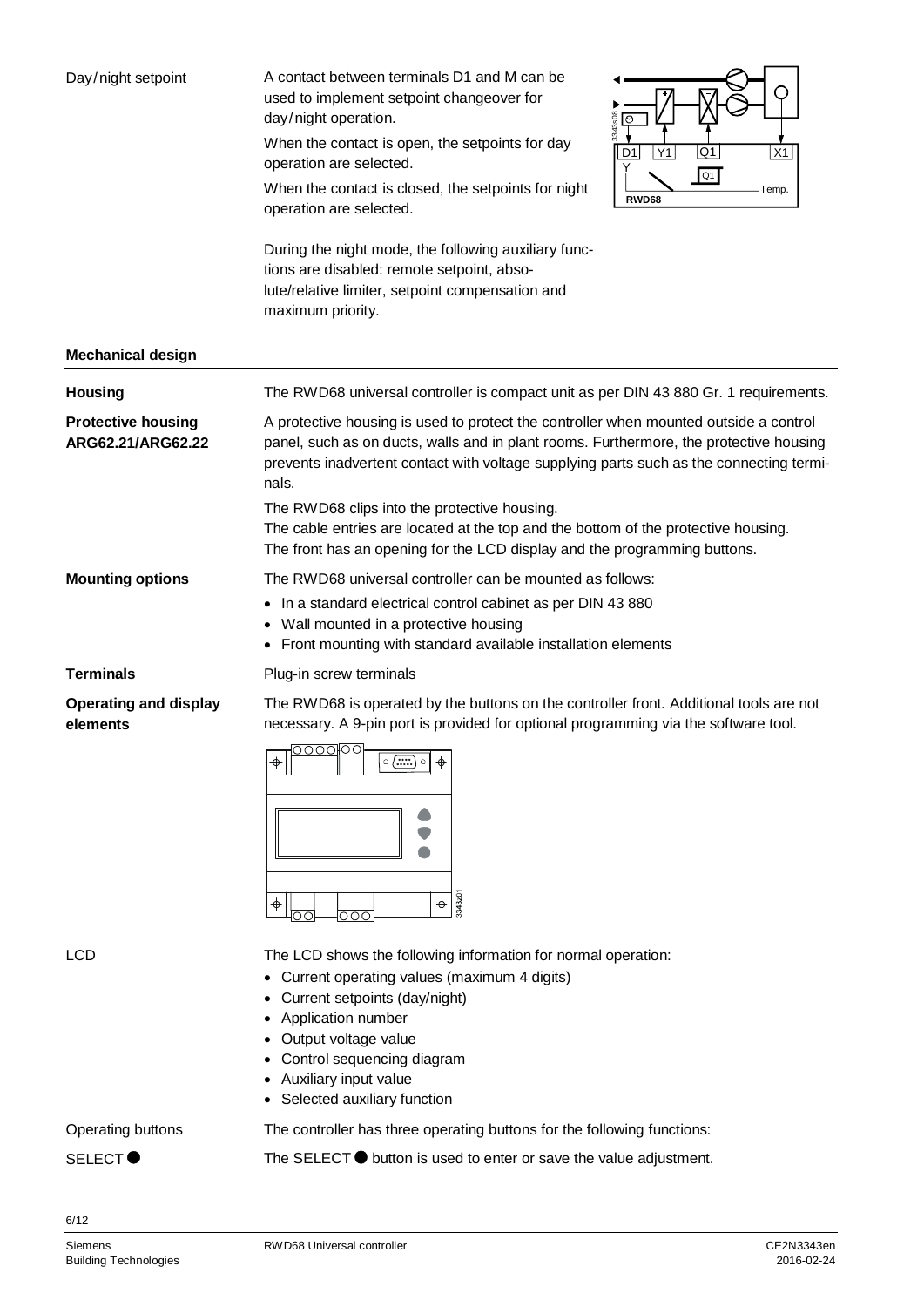| Configuration            | The $\overline{\blacktriangledown}$ operating buttons are used for viewing and adjusting parameters.<br>To configure the controller, follow the instructions supplied with the controller.                                                   |  |
|--------------------------|----------------------------------------------------------------------------------------------------------------------------------------------------------------------------------------------------------------------------------------------|--|
| <b>Engineering notes</b> |                                                                                                                                                                                                                                              |  |
| Intended use             | Use this controller only for applications as described in the description on the title page<br>(bold print) and the section "Use". Additionally, observe all conditions and restrictions<br>imposed in this section and in "Technical data". |  |
|                          | The sections marked with a warning symbol contain technical safety requirements and<br>restrictions. Observe all of these warnings as they directly relate to the protection of<br>person and equipment.                                     |  |

#### **Installation notes**

The RWD68 controllers can be mounted as follows: Observe all local installation and mounting regulations.

- A On a top hat rail (EN60715, 35 × 7.5) at least 120 mm long
- B Wall mounted with 2 screws
- C Front mounted using standard elements, e.g.
	- 1 × top hat rail 150 mm long
	- 2 x hexagonal placeholders 50 mm washers and screws
- D In the ARG62.21/ARG62.22 protective housing



Standard cables can be used for the controller. However, when mounting in an environment greatly exposed to EMI, use only shielded cables. **Electrical installation**

 $\bigwedge$ 

The RWD68 is designed for AC 24 V operating voltage.

The low voltage must comply with the requirements for safety extra-low voltage (SELV) as per EN 60730.

Use safety insulating transformers with double insulation as per EN 60742; they must be designed for 100 % on-time.

When using several transformers in one system, the connection terminals G0 must be galvanically connected.

Supplying voltages above AC 24 V to low voltage connections may damage or destroy the controller or any other connected devices. Additionally, connections to voltages exceeding AC 42 V endanger personal safety.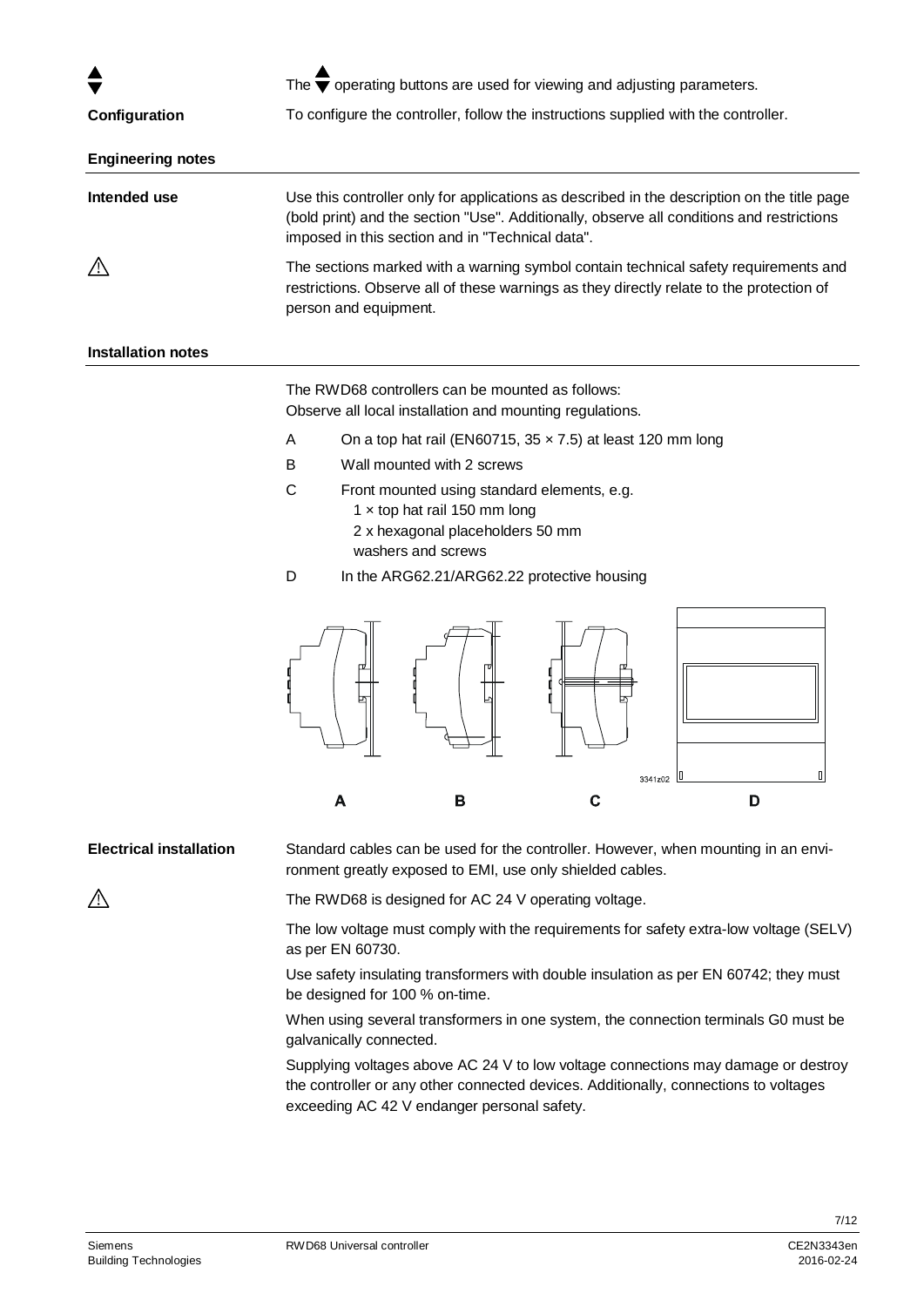

#### **Warning!**

**No internal line protection for supply lines to external consumers.**

Risk of fire and injury due to short-circuits!

- · Adapt the line diameters as per local regulations to the rated value of the installed overcurrent protection device.
- · The power supply lines must have an external circuit breaker with a rated current of no more than 10 A.

#### **Commissioning notes**

A booklet is supplied with the RWD68 controller for commissioning.

Observe the following:

- · The controller must be configured for plant-specific operation using standard application number.
- · Plant specific fine tuning can be performed if required (refer to the commissioning booklet).
- · Power supply to the controller and the connected devices must be guaranteed
- · Values and settings entered remain available even on power failure.

#### **Disposal**



The devices are considered electronics devices for disposal in terms of European Directive 2012/19/EU and may not be disposed of as domestic waste.

- · Dispose of the device via the channels provided for this purpose.
- · Comply with all local and currently applicable laws and regulations.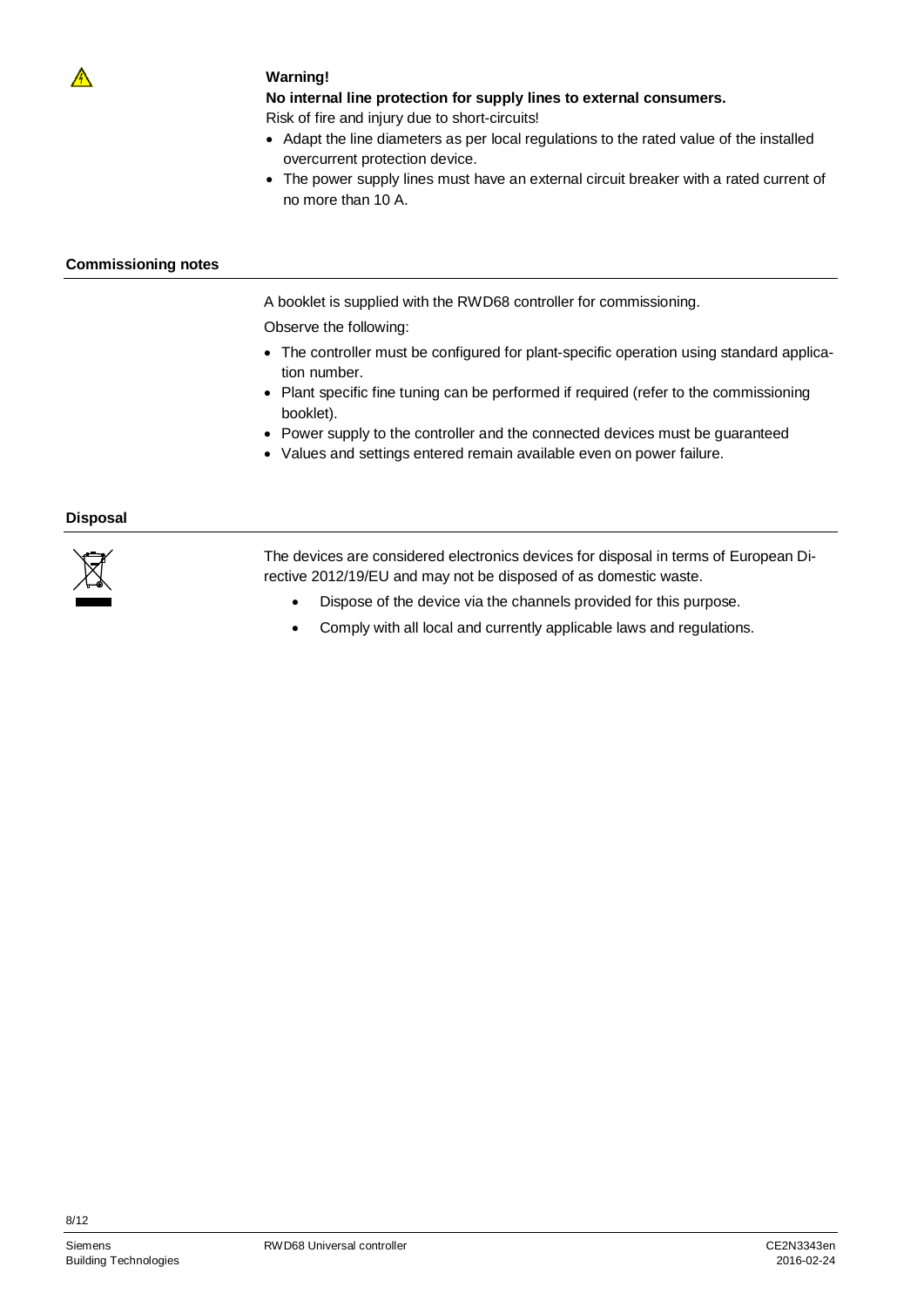### **Technical data**

| General data                                                                         |                                                                                                                                                                                                                            |                                                                         |
|--------------------------------------------------------------------------------------|----------------------------------------------------------------------------------------------------------------------------------------------------------------------------------------------------------------------------|-------------------------------------------------------------------------|
| $\frac{\text{d}I}{\text{d}I}$ Power supply                                           | Operating voltage<br>Safety extra-low voltage (SELV) as per<br>Frequency                                                                                                                                                   | AC 24 V $\pm$ 20 %<br>EN 60730<br>50 Hz/60 Hz                           |
|                                                                                      | No internal fuse.<br>External preliminary protection with max. C 10 A circuit breaker in the supply line required<br>under all circumstances.                                                                              |                                                                         |
| Power consumption                                                                    | RWD68                                                                                                                                                                                                                      | 3.0 VA                                                                  |
| <b>LCD</b>                                                                           | Actual and nominal values                                                                                                                                                                                                  | 4 digits                                                                |
| Display resolution for (these<br>values do not relate to the<br>controller accuracy) | <b>LG-Ni 1000</b><br>Pt 1000<br>Active sensor                                                                                                                                                                              | 0.5 °C<br>0.5 °C<br>Depends on the setting range                        |
| Environmental<br>conditions                                                          | Transport<br>Climatic conditions<br>Temperature<br>Humidity<br><b>Mechanical conditions</b>                                                                                                                                | IEC 60721-3-2<br>Class 2K3<br>$-25+70$ °C<br><95 % r.h.<br>Class 2M2    |
| Environmental<br>conditions                                                          | Operation<br>Climatic conditions<br>Temperature<br>Humidity                                                                                                                                                                | IEC 60721-3-3<br>Class 3K5<br>$0+50 °C$<br><95 % r.h.                   |
| IP code                                                                              | Housing<br>Front and with ARG62.21<br>Front and with ARG62.22                                                                                                                                                              | IP 20 as per EN 60529<br>IP 30 as per EN 60529<br>IP 30 as per EN 60529 |
| Norms and standards                                                                  | EU Conformity (CE)<br><b>RCM Conformity</b>                                                                                                                                                                                | CE2T3341xx *)<br>CE2T3341en_c1 *)                                       |
| Environmental compati-<br>bility                                                     | The product environmental declaration CE1E3343en *) contains data on environmentally<br>compatible product design and assessments (RoHS compliance, materials composition,<br>packaging, environmental benefit, disposal). |                                                                         |
| Terminals                                                                            | Screw terminals for cables with                                                                                                                                                                                            | min. 0.5 mm dia.<br>max. 2 x 1.5 mm <sup>2</sup> or 2.5 mm <sup>2</sup> |
| Weight without packaging                                                             | RWD68                                                                                                                                                                                                                      | 0.2875 kg                                                               |

\*) The documents can be downloaded from [http://siemens.com/bt/download.](http://siemens.com/bt/download)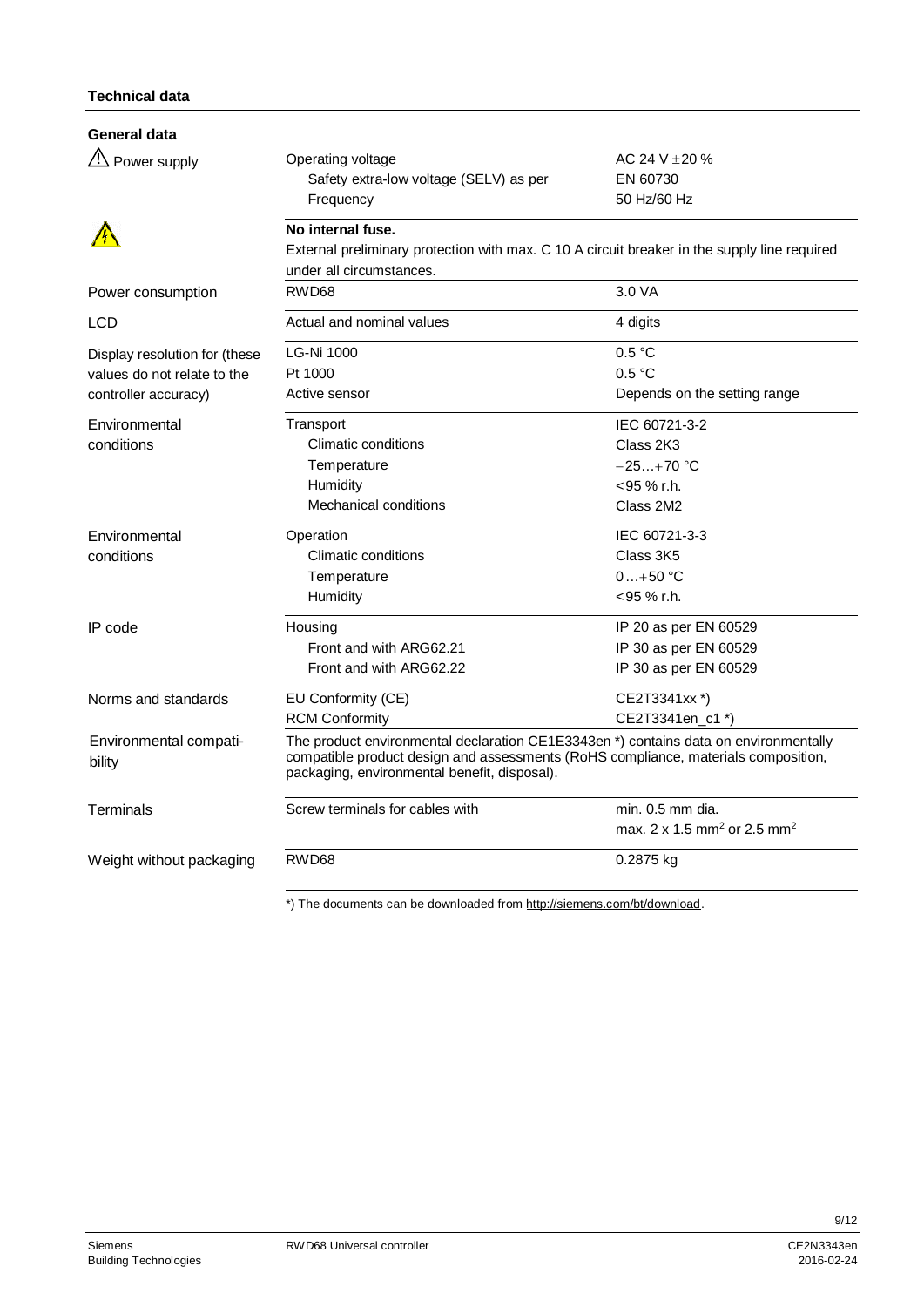| Analog inputs X1, X2        |                                           |                                                                 |
|-----------------------------|-------------------------------------------|-----------------------------------------------------------------|
| LG-Ni 1000 $\Omega$ at 0 °C | Controller measuring range                | $-50+150$ °C                                                    |
|                             | Max. cable length for dia. 0.6 mm         | max. 300 m                                                      |
| Pt 1000 $\Omega$ at 0 °C    | Controller measuring range                | $-20+180$ °C                                                    |
|                             | Max. cable length for dia. 0.6 mm         | max. 300 m                                                      |
| Analog voltages             | Range                                     | DC 010 V corresponding to adjustable                            |
| (for measured variables     |                                           | range from $-100$ to 8000 ( $^{\circ}$ C, $^{\circ}$ F, % or no |
| in °C, % or without unit)   |                                           | unit)                                                           |
|                             | Max. cable length for dia. 0.6 mm         | max. 300 m                                                      |
| Remote setpoints X2         | Range                                     | 01000 $\Omega$ corresponding to adjustable                      |
|                             |                                           | range from -100 to 8000 (°C, °F, % or no                        |
|                             |                                           | unit)                                                           |
|                             | Max. cable length for dia. 0.6 mm         | max. 300 m                                                      |
| Digital input D1            | Polling voltage for control commands (DM) | <b>DC 15 V</b>                                                  |
|                             | Current consumption                       | $<$ 15 mA                                                       |
| Analog outputs Y1, Y2       | Range                                     | DC 010 V                                                        |
|                             | Maximum current                           | $±1$ mA                                                         |
| Digital output Q1           | Relay contacts                            |                                                                 |
|                             | Voltage                                   | AC 24230 V                                                      |
|                             | Maximum rating                            | AC 230 V, 4 A resistive, 3 A ind. (per relay                    |
|                             |                                           | terminal)                                                       |
|                             |                                           | DC 30 V, 4 A                                                    |
|                             | Minimum rating                            | AC 19.2 V, 20 mA                                                |
|                             |                                           | DC 5 V, 100 mA                                                  |

#### **Diagrams**

#### **Internal diagram**

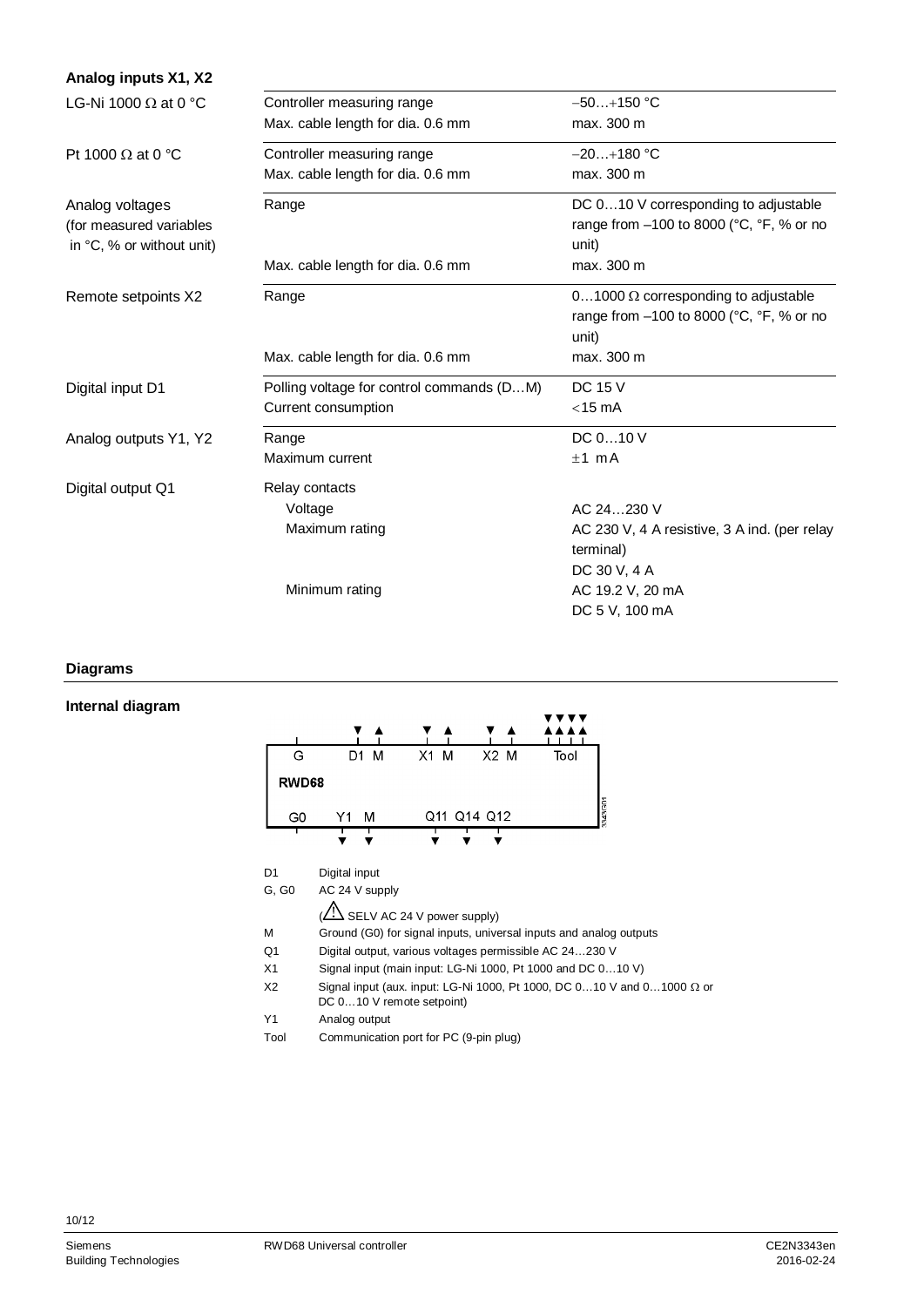

- E1 Electrical load
- N1 RWD68 controllers
- PC Personal computer
- Q1 Potential-free relay contacts for 2-position control
- S1 Time clock or switch
- X1 Main input (Termination G appears when X1 is an active sensor)
- X2 Auxiliary input or remote setpoint (Termination G appears when X2 is an active sensor)
- Y1 Valve actuator / damper actuator

 $\mathbb{A}$ Please note that if you use a DESKTOP computer, the TOOL signal ground is galvanically connected to G0 inside the controller. If the signal line of the computer is grounded to Earth, the G0 line after TOOL connection will be Earthed as well. This will change from SELV to a PELV.

Note

Building Technologies 2016-02-24